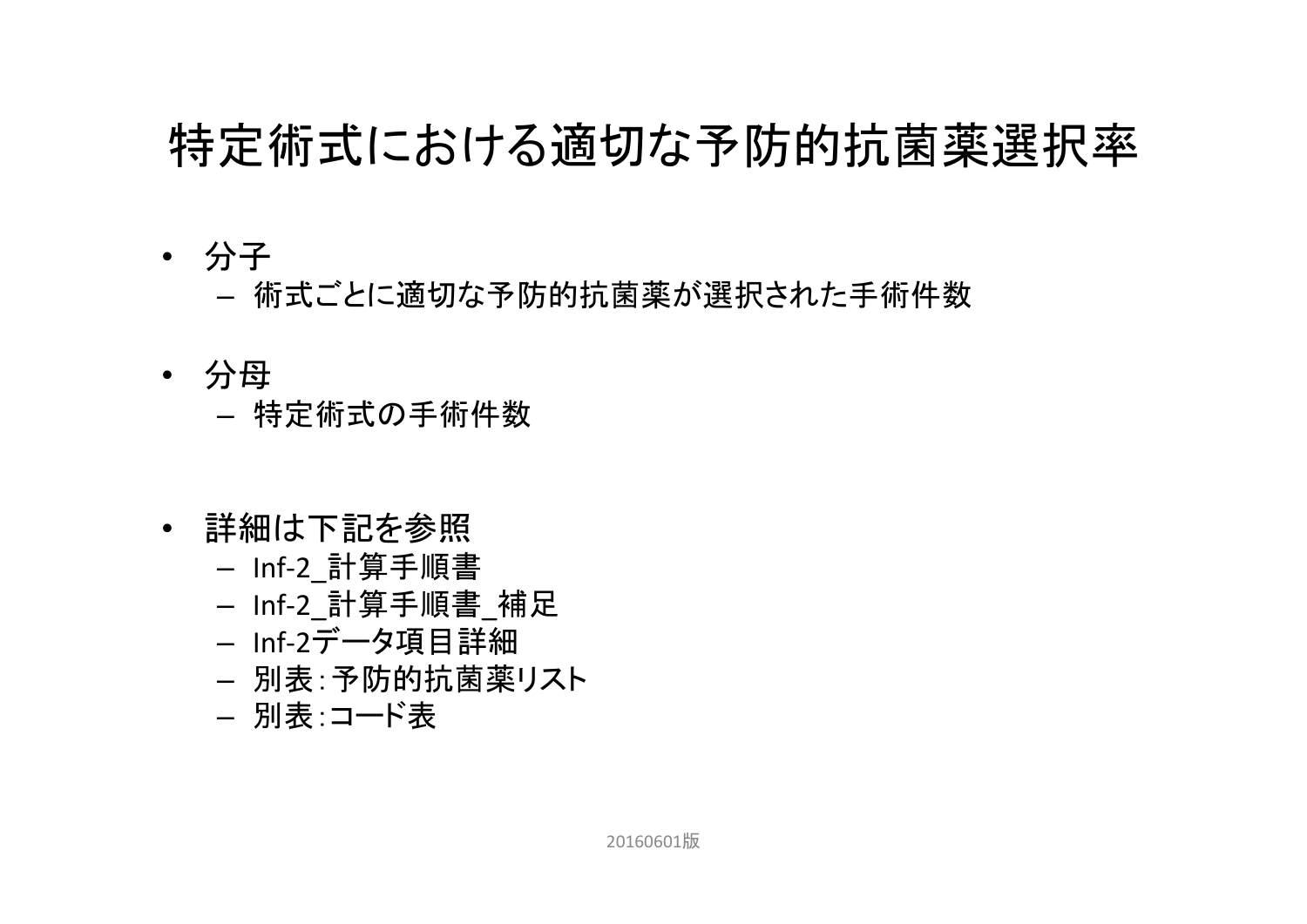### 分母対象となる手術

- 冠動脈バイパス手術
- そのほかの心臓手術
- 股関節人工骨頭置換術
- 膝関節置換術
- 血管手術
- 大腸手術
- 子宮全摘除術
- 詳細は下記を参照
	- Inf‐2\_計算手順書
	- Inf‐2\_計算手順書 \_ 補足
	- Inf‐2データ項目詳細
	- 別表:予防的抗菌薬リスト
	- 別表:コード表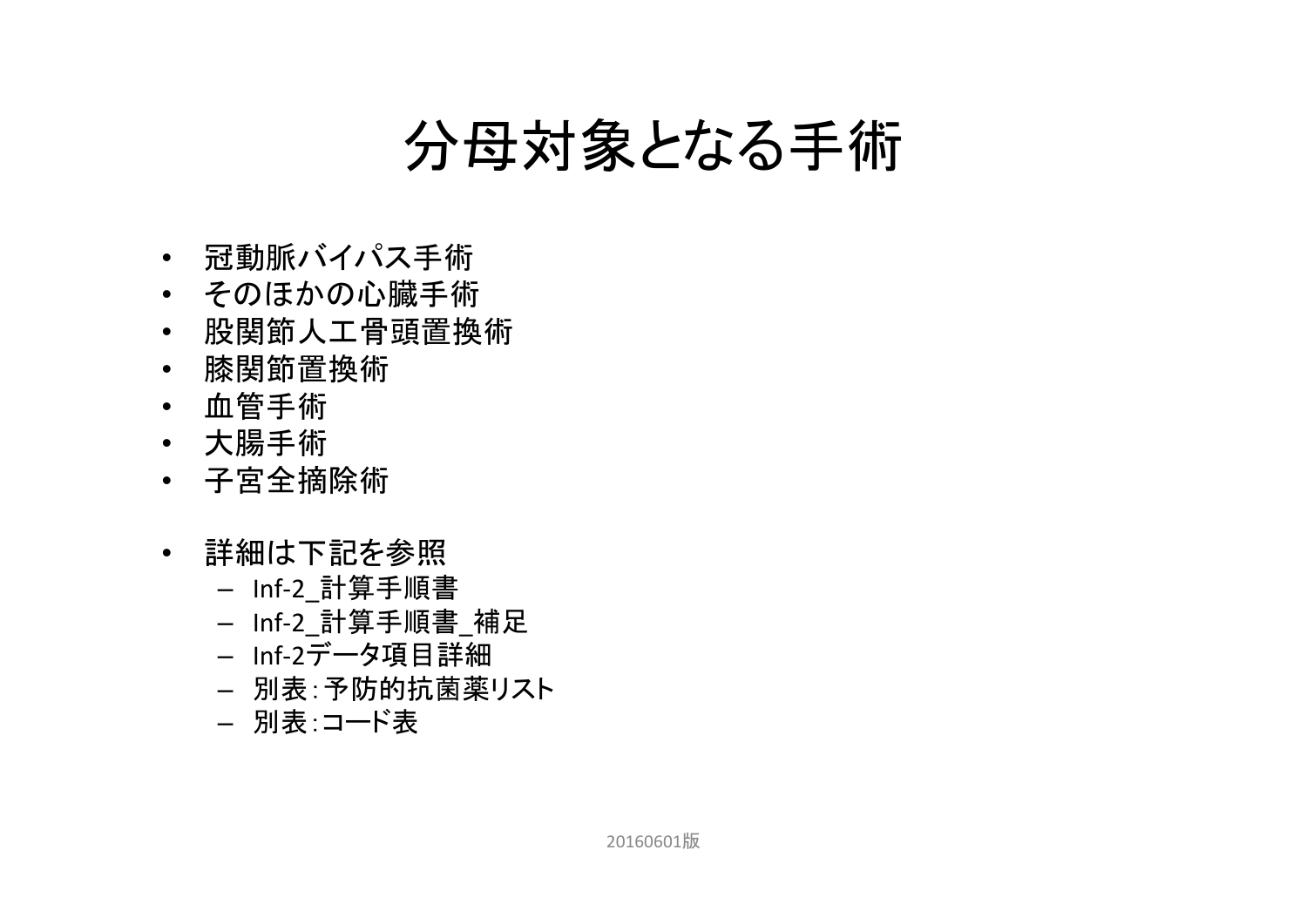## 分母除外基準

- 1.入院時年齢が18歳未満の患者
- 2.在院日数が120日以上の患者
- 3.帝王切開手術施行患者
- 4.臨床試験・治験を実施している患者
- 5.術前に感染が明記されている患者
- 6. 全身 /脊椎 /硬膜外麻酔で行われた手術・手技が、主たる術式の前後 3日(主た る術式が冠動脈バイパス手術またはそのほかの心臓手術の場合は 4日)に行 われた(日数計算は麻酔開始日 /麻酔終了日を基点とする)。
- 7.手術室内または回復室内での死亡患者
- 詳細は下記を参照
	- Inf‐2\_計算手順書
	- Inf-2 計算手順書 補足
	- Inf‐2データ項目詳細
	- 別表:予防的抗菌薬リスト
	- 別表:コード表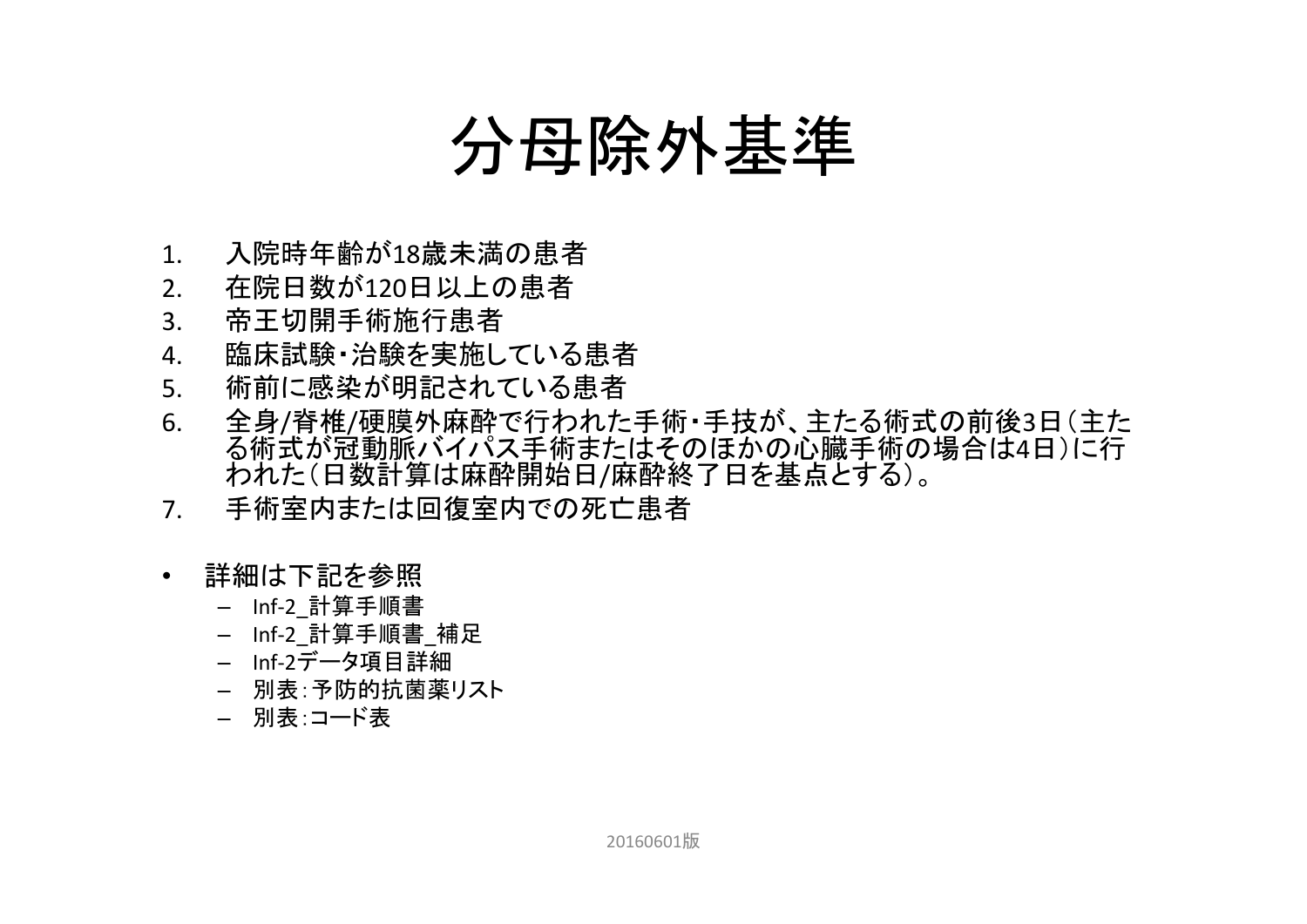# 分子の計算

- • 術式ごとに適切な予防的抗菌薬が選択され た手術件数
- • 詳細は下記を参照
	- –Inf‐2\_計算手順書
	- –-Inf-2\_計算手順書\_補足
	- –Inf‐2データ項目詳細
	- 別表:予防的抗菌薬リスト
	- –別表:コード表